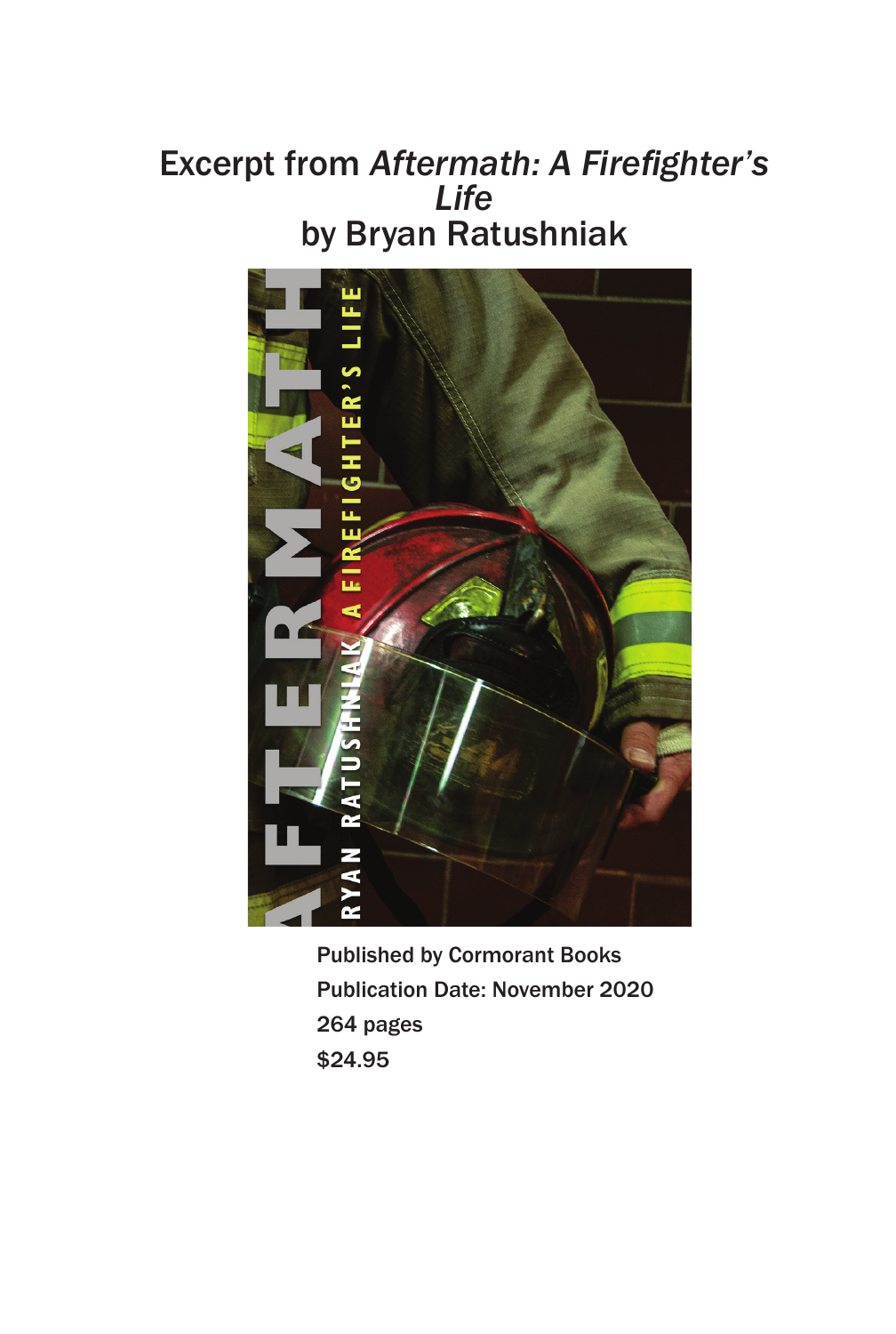## The End of a Career

I made it to retirement after thirty-two years and one month on the job (the extra month was so I could squeeze in a final birthday before I threw in the towel). The last year or so had been tough mentally. Physically I had the usual aches and pains a firefighter suffers: bad back, sore knees, and pain in my elbows from torn muscles and ligament damage. And sleeping was getting difficult as traumatic memories increasingly snuck into my head at bedtime.

 I felt as if I had overdosed on dead people. I was really tired of seeing death over and over again. It wasn't just the gross, messy deaths that result from traffic accidents or subway suicides that bothered me, but also the everyday kind of dying that a firefighter sees on the job: the ninety-year-old gentleman who died in his sleep, the seventy-five-year-old woman who died of cancer. I was taking on the grief and sadness that surrounded every passing of a loved one. I was struggling mentally. I couldn't face the death anymore — I'd had my fill.

 I began taking time off work. I wasn't sure how much more mental anguish I could stand. I really loved fighting fires, but even that was becoming more difficult. I had recently started taking blood pressure medication for a previously undetected arrhythmia, found by accident during a routine cardiac stress test. As a result, the extreme physical exertion from firefighting became debilitating.

One night before a scheduled shift, I told my wife Sue that I felt trepidation about going in to work. Anxiety. She told me to see how I felt in the morning, and if I was still anxious I could book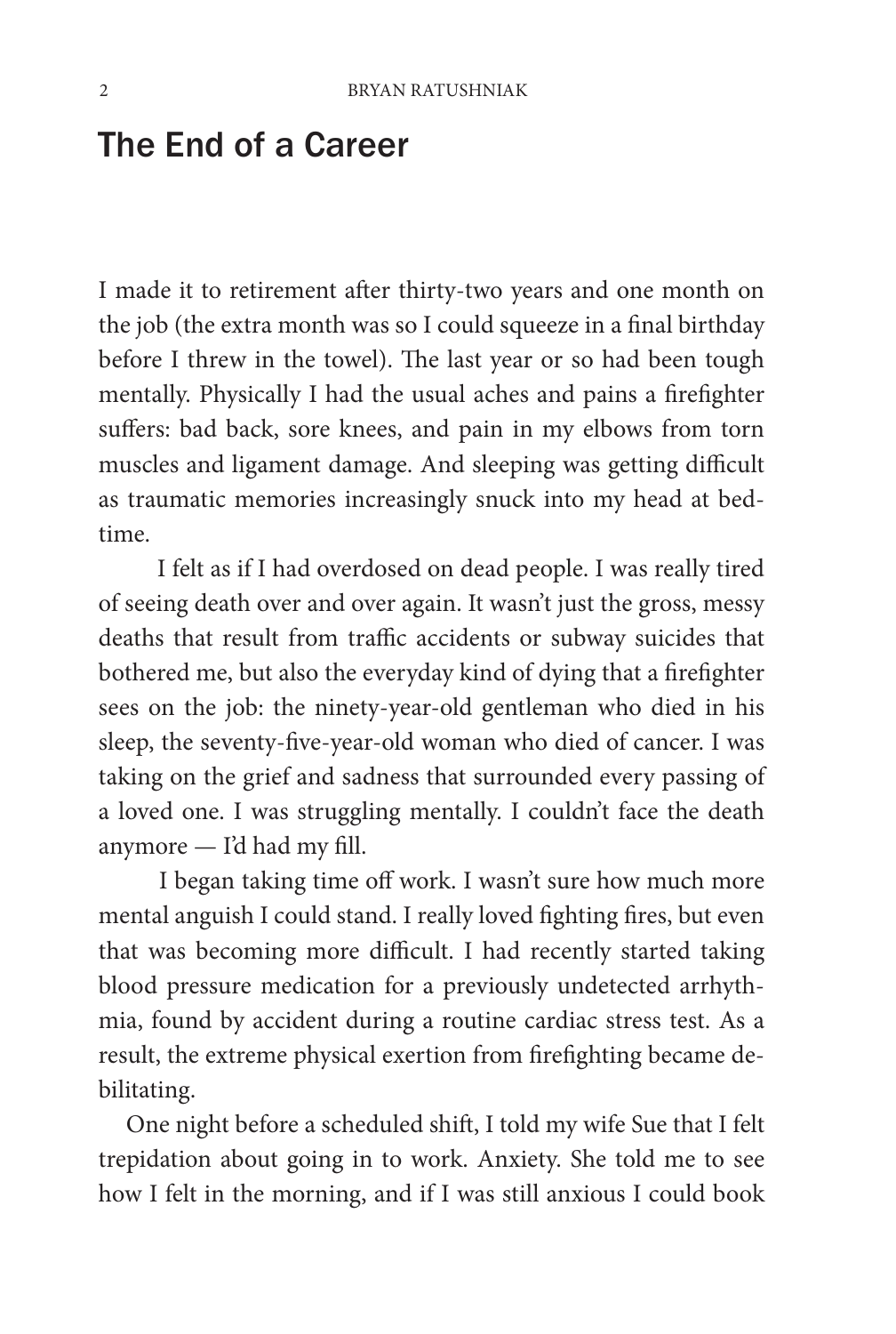the day off if I needed to. The next morning the alarm went off at five, as it always did before a shift. I lay in bed, deciding whether I was strong enough to face work. I wasn't, but I also wasn't about to get Sue worrying about me fearing my job.

 On my way to the fire hall I was blasting seventies rock on the car radio. I was stuck in the past I guess, reliving rock's heyday. Maybe I was reliving my teenage dreams of being a rock star. On the road up ahead, obscured by the glare of headlights, I could see what looked like something lying on the tracks in front of a streetcar. Maybe it was a large carpet or building material that fell off the back of a truck.

 As I changed lanes to bypass the obstruction, I could see the silhouettes of two people standing over whatever was in the road. As I got closer, I saw that it was a motorcycle lying on its side, next to a motionless person on the ground. I pulled the car over, put on the emergency flashers, and ran over to see if I could help.

 A man was standing over the motorcyclist, talking to a 911 operator on his phone.

 He told me the bike had smashed head-on into the front of the streetcar. The motorcyclist lay on his back, motionless, with an obvious head injury. I checked his pulse — he was VSA (vital signs absent). I started chest compressions and advised the man with the phone to update the 911 dispatcher that cpr was in progress, administered by a fire department captain on his way to work.

 The crew from the fire hall just around the corner responded and arrived within a couple of minutes. I updated the firefighters about the patient's condition as they took over the life-saving efforts. I then cleaned myself up at the fire truck, thanked the crew, and continued on to the fire hall for my shift. I was shaken. I was trying to convince myself that I wasn't, but I was shaken.

A couple of hours into my shift, I received a call from the fire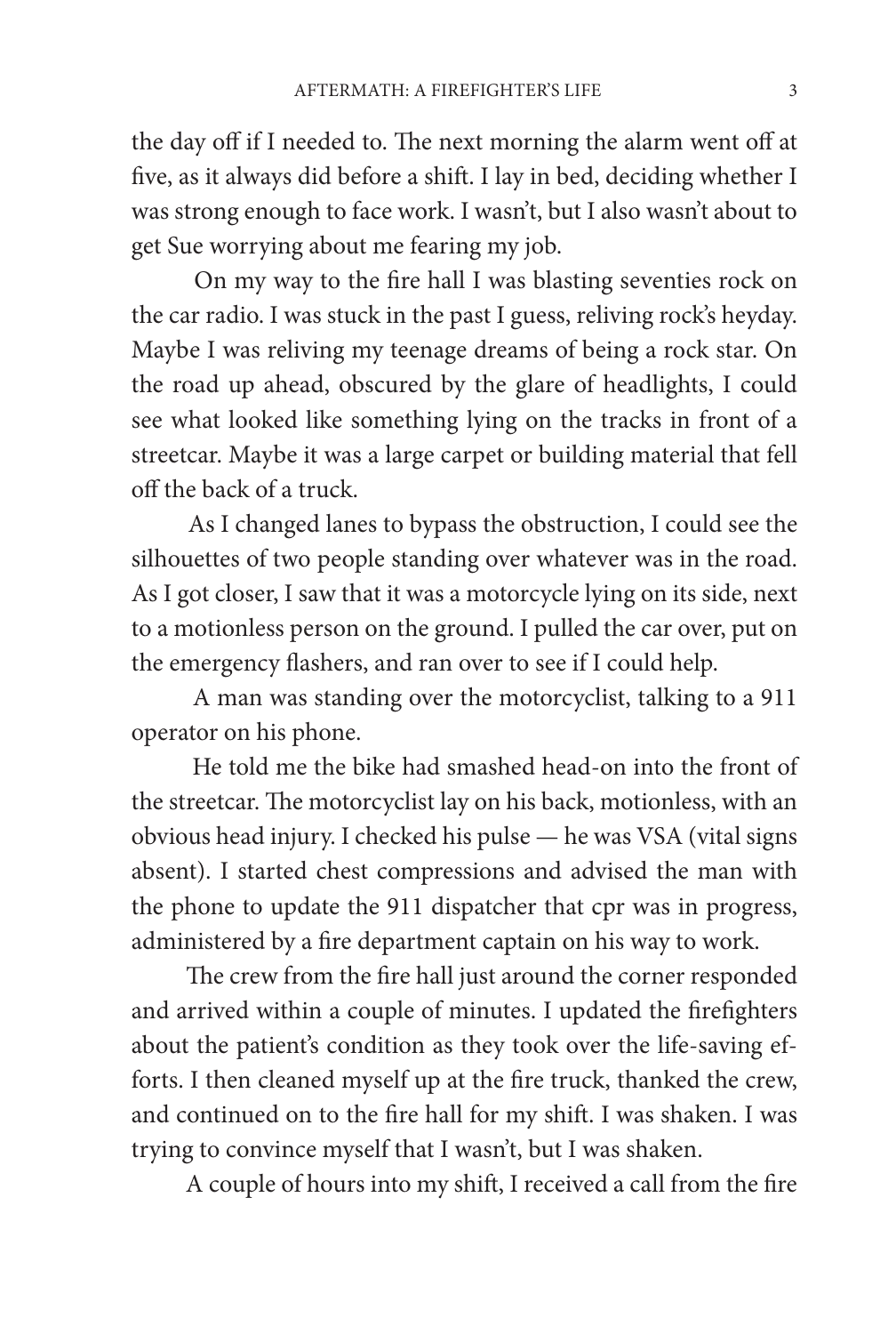department information officer. A close friend of the motorcycle victim had called him and wanted to know if she could talk to me. I assured the information officer that I would be fine with that. In my mind, though, I just wanted to get rid of the thought of another life taken too early, someone else I had failed to save. I wanted to forget the whole traumatic affair, but I called her anyway.

 The woman had known the victim very well — he was her fiancé's best friend. He had been scheduled to speak at their upcoming wedding. Her fiancé was taking the death of his friend very hard. He wanted to meet me, to thank me for trying to help and for being with his best friend when he died.

 I met them both and passed on my condolences. I went to the man's funeral. I met his mother. She thanked me too. She took a photo of me to send to her family overseas who couldn't make it to the service. As someone who never again wanted to see death, I took it on the chin. They were grieving, they were hurting.

 And I was too. At that same time, my sister was dying of cancer. I knew the pain the man's family and friends were feeling. I hoped that, when the time came for my sister to be taken from us, I would also have someone who understood share in the grieving process.

 I lost my sister Brenda six months later. It was the weekend of my fifty-third birthday. I began to ponder about the right time to pull the plug on my firefighting career.

 On Brenda's birthday, six months after she passed, I was spending time at the cottage, remembering my funny sister. I was so proud of her when, at the age of fifty-three, she competed in her first fitness

competition. When she was getting sicker, I asked her how she felt about the inevitable. "I feel so sad, so very sad," she said. "There are so many things I still want to do."